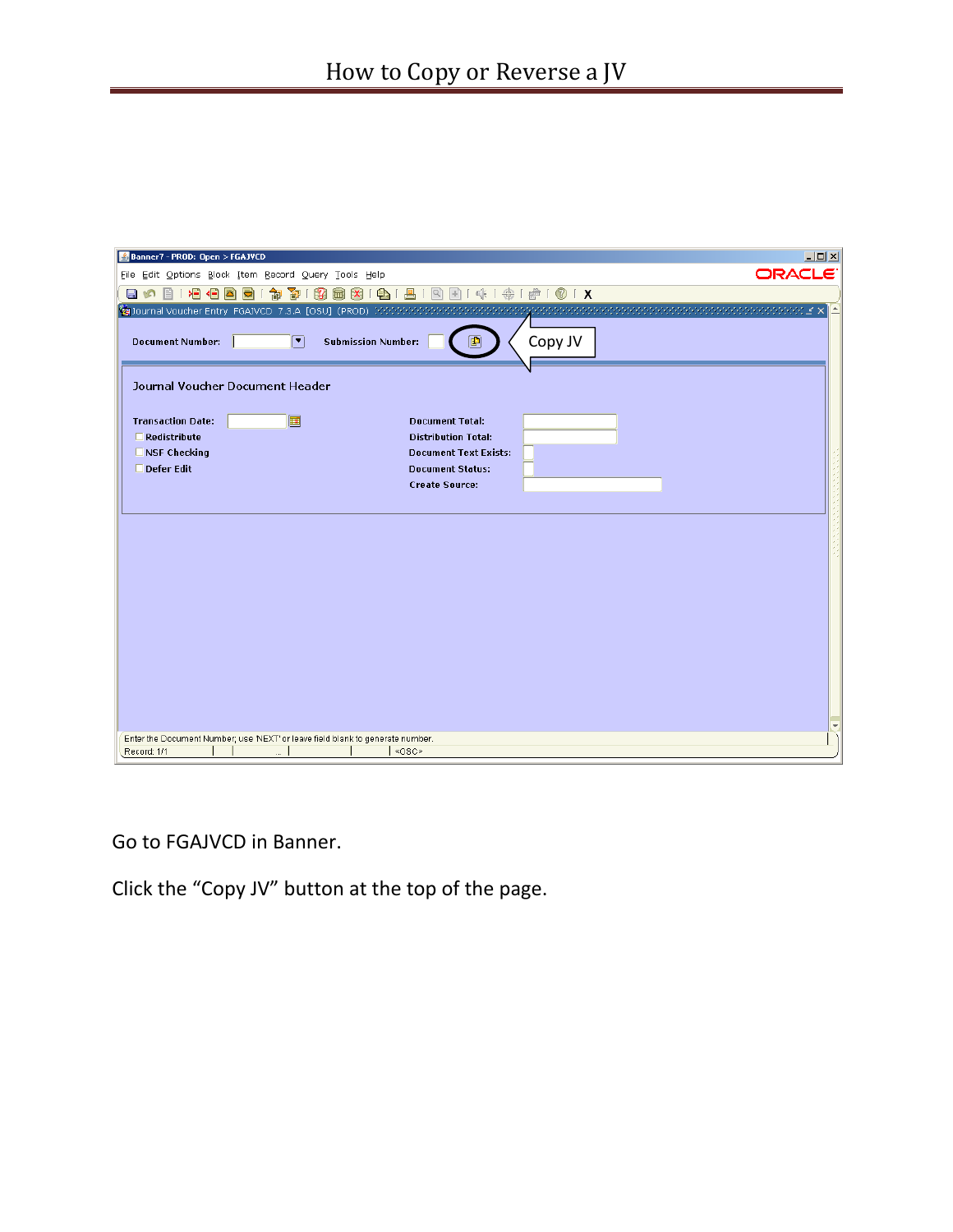| Banner7 - PROD: Open > FGAJVCD                                                                  | $   $ $  $ $\times$ $ $ |
|-------------------------------------------------------------------------------------------------|-------------------------|
| File Edit Options Block Item Record Query Tools Help                                            | <b>ORACLE</b>           |
| 18 8 6 1 8 1 8 1 9 1 4 1 4 1 6 1 8 1 8<br>滑信固<br>御<br>寄<br>132<br>日の目<br><b>M</b>               |                         |
| Cournal Voucher Entry FGAJVCD 7.3.A [OSU] (PROD)                                                | ¥Χ                      |
| 中<br><b>Submission Number:</b><br><b>Document Number:</b><br>▾<br>$\overline{0}$                |                         |
| <b>Journal Voucher Document Header</b>                                                          |                         |
| <b>Transaction Date:</b><br><b>Document Total:</b><br>⊞                                         |                         |
| $\Box$ Redistribute<br><b>Distribution Total:</b>                                               |                         |
| $\Box$ NSF Checking<br><b>Document Text Exists:</b>                                             |                         |
| □Defer Edit<br><b>Document Status:</b>                                                          |                         |
| <b>Create Source:</b>                                                                           |                         |
|                                                                                                 |                         |
| <b>Copy From</b>                                                                                |                         |
| Enter JV # to copy                                                                              |                         |
| Submission:<br><b>Document Number:</b><br>lo.<br>or reverse                                     |                         |
|                                                                                                 |                         |
| Copy To                                                                                         |                         |
| <b>Transaction Date:</b><br><b>Document Number:</b><br>23-JUN-2009                              |                         |
| <b>Reverse JV</b><br>$\Box$ Copy Text                                                           |                         |
| <b>OK</b><br>Cancel                                                                             |                         |
|                                                                                                 |                         |
|                                                                                                 |                         |
|                                                                                                 |                         |
|                                                                                                 |                         |
| Journal voucher to be copied; press List for posted documents, Count Hits for current Journals. |                         |
| <0SC><br>Record: 1/1<br>$\cdots$                                                                |                         |

Enter the JV number that you want to copy or reverse.

The JV does not need to be completed or approved and posted in order to copy or reverse. You can copy or reverse the JV immediately after entering it.

(Hint: Year End Close Accruals!)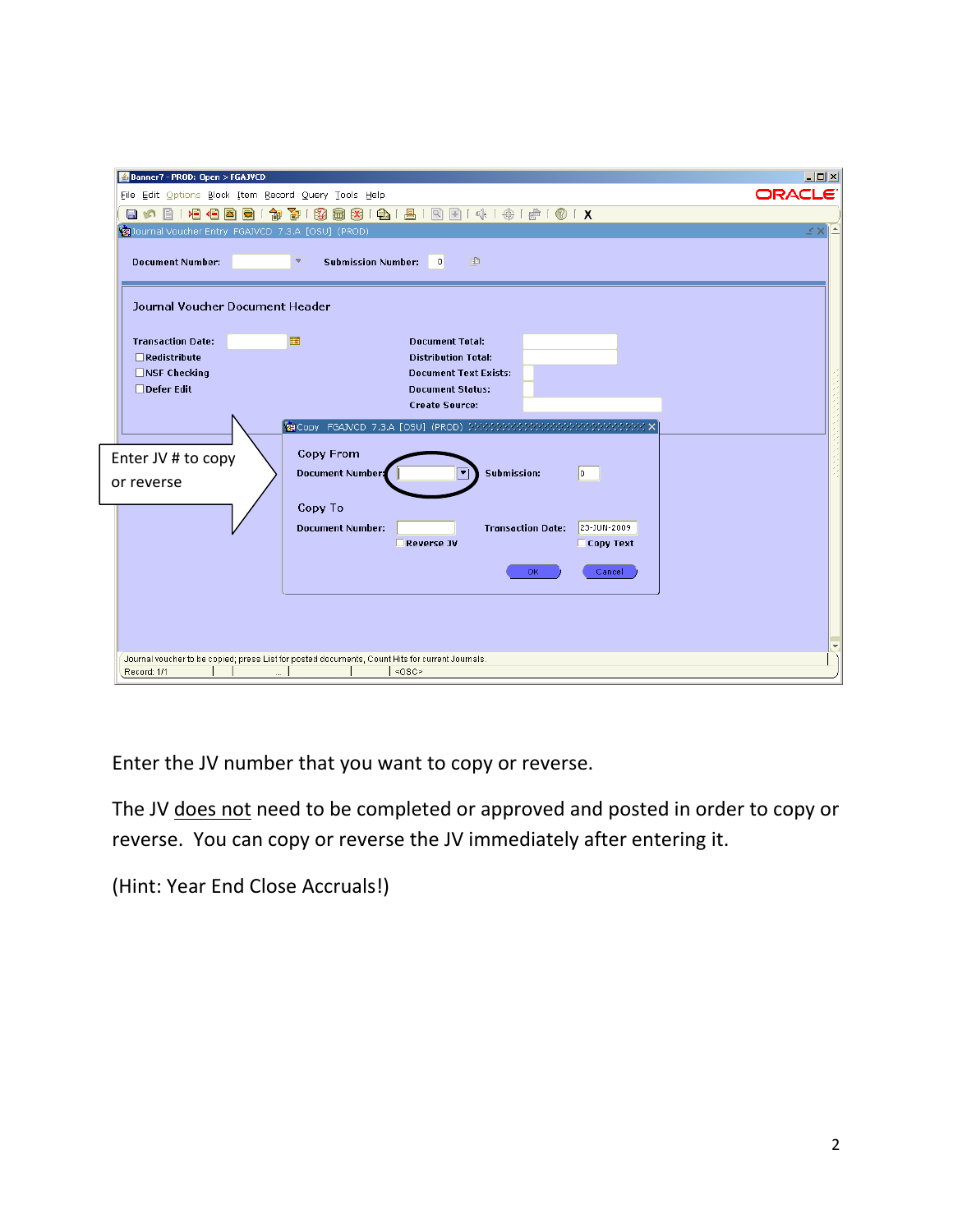| Banner7 - PROD: Open > FGAJVCD                                                                             | $   $ $  $ $\times$ $ $        |  |  |
|------------------------------------------------------------------------------------------------------------|--------------------------------|--|--|
| File Edit Options Block Item Record Query Tools Help                                                       | <b>ORACLE</b>                  |  |  |
| 阁<br>132<br>)를 4를 참 하<br>御<br><b>BST</b>                                                                   |                                |  |  |
| Journal Voucher Entry FGAJVCD 7.3.A [OSU] (PROD)                                                           | ¥Χ                             |  |  |
| 画<br><b>Submission Number:</b><br><b>Document Number:</b><br>$\overline{0}$<br>×.                          |                                |  |  |
| Journal Voucher Document Header                                                                            |                                |  |  |
| <b>Transaction Date:</b><br>⊞<br><b>Document Total:</b>                                                    |                                |  |  |
| $\Box$ Redistribute<br><b>Distribution Total:</b>                                                          |                                |  |  |
| $\Box$ NSF Checking<br><b>Document Text Exists:</b>                                                        |                                |  |  |
| □Defer Edit<br><b>Document Status:</b><br><b>Create Source:</b>                                            |                                |  |  |
|                                                                                                            |                                |  |  |
| <b>Copy From</b><br>⊡<br>$\vert$ <sub>0</sub><br>J0412498<br><b>Submission:</b><br><b>Document Number:</b> |                                |  |  |
| Copy To                                                                                                    | <b>Enter Transaction Date.</b> |  |  |
| <b>Transaction Date:</b><br>23-JUN-2009<br><b>Document Number:</b><br><b>⊘</b> Copy Text<br>Reverse JV     | Check Copy Text if you want    |  |  |
| <b>OK</b><br>Cance                                                                                         | to copy the text.              |  |  |
|                                                                                                            |                                |  |  |
| Select to copy the header text associated with the Journal.<br><0SC><br>Record: 1/1<br>$\ddotsc$           |                                |  |  |

Pay attention to the Transaction Date – it will automatically enter the current day's date.

If you want to Copy your Text, check the box next to Copy Text. You can make any changes you need to in the text (Dates!).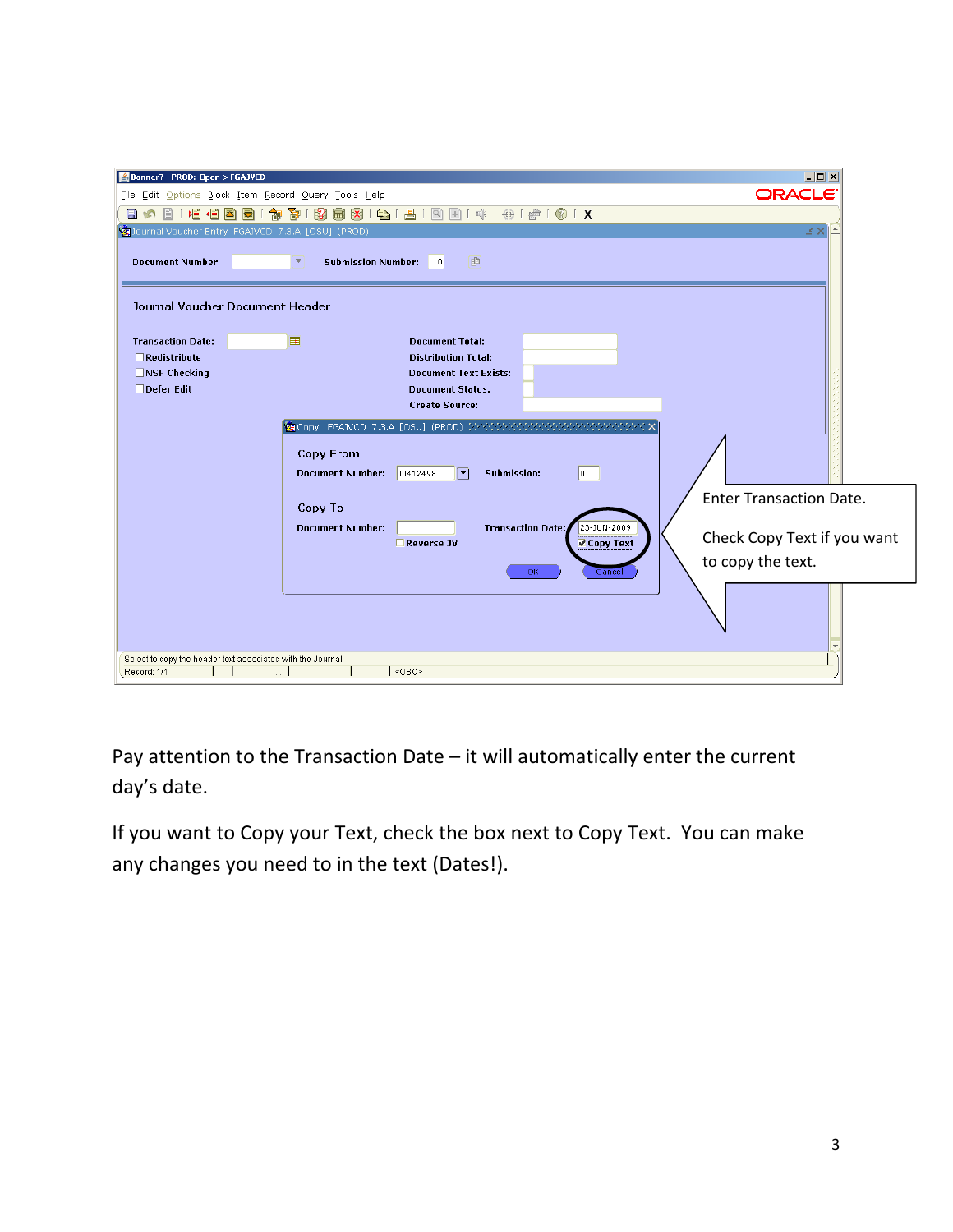| Banner7 - PROD: Open > FGAJVCD                       |                                                                                                 | $  \vert$ $ \vert$ $\times$ |
|------------------------------------------------------|-------------------------------------------------------------------------------------------------|-----------------------------|
| File Edit Options Block Item Record Query Tools Help |                                                                                                 | <b>ORACLE</b>               |
| D⊟<br>目め<br>4⊟1                                      | 8 6 6 8 9 6 6 7<br>寄<br>$\mathbb{R}$<br>圃<br>匍                                                  |                             |
| Journal Voucher Entry FGAJVCD 7.3.A [OSU] (PROD)     |                                                                                                 | м×                          |
| <b>Document Number:</b>                              | 国<br><b>Submission Number:</b><br>$\overline{0}$<br>×.                                          |                             |
| Journal Voucher Document Header                      |                                                                                                 |                             |
| <b>Transaction Date:</b>                             | ▦<br><b>Document Total:</b>                                                                     |                             |
| $\Box$ Redistribute                                  | <b>Distribution Total:</b>                                                                      |                             |
| $\Box$ NSF Checking                                  | <b>Document Text Exists:</b>                                                                    |                             |
| $\Box$ Defer Edit                                    | <b>Document Status:</b><br><b>Create Source:</b>                                                |                             |
|                                                      |                                                                                                 |                             |
|                                                      |                                                                                                 |                             |
|                                                      | <b>Copy From</b>                                                                                |                             |
|                                                      | <b>Document Number:</b><br>30412498<br>⊡<br>Submission:<br>lo.                                  |                             |
|                                                      | Copy To                                                                                         | Make sure Trans Date is     |
|                                                      | <b>Transaction Date:</b><br>Document Number:<br>01-JUL-2009                                     | July 1 when reversing       |
| Check "Reverse JV" to                                | Reverse JV                                                                                      | Year End accruals!          |
| reverse your JV.                                     |                                                                                                 |                             |
|                                                      | ОK<br>Cancel                                                                                    |                             |
|                                                      |                                                                                                 |                             |
|                                                      |                                                                                                 |                             |
|                                                      |                                                                                                 |                             |
|                                                      | Journal voucher to be copied; press List for posted documents, Count Hits for current Journals. |                             |
| Record: 1/1                                          | $<$ OSC $\ge$<br>$\cdots$                                                                       |                             |

To reverse a JV, check the box next to Reverse JV. This simply switches the Debits and Credits from the original JV.

This can be done immediately after you enter your accrual JV for Year End. Make sure you enter a July 1 transaction date on the reversal!

Click OK when done.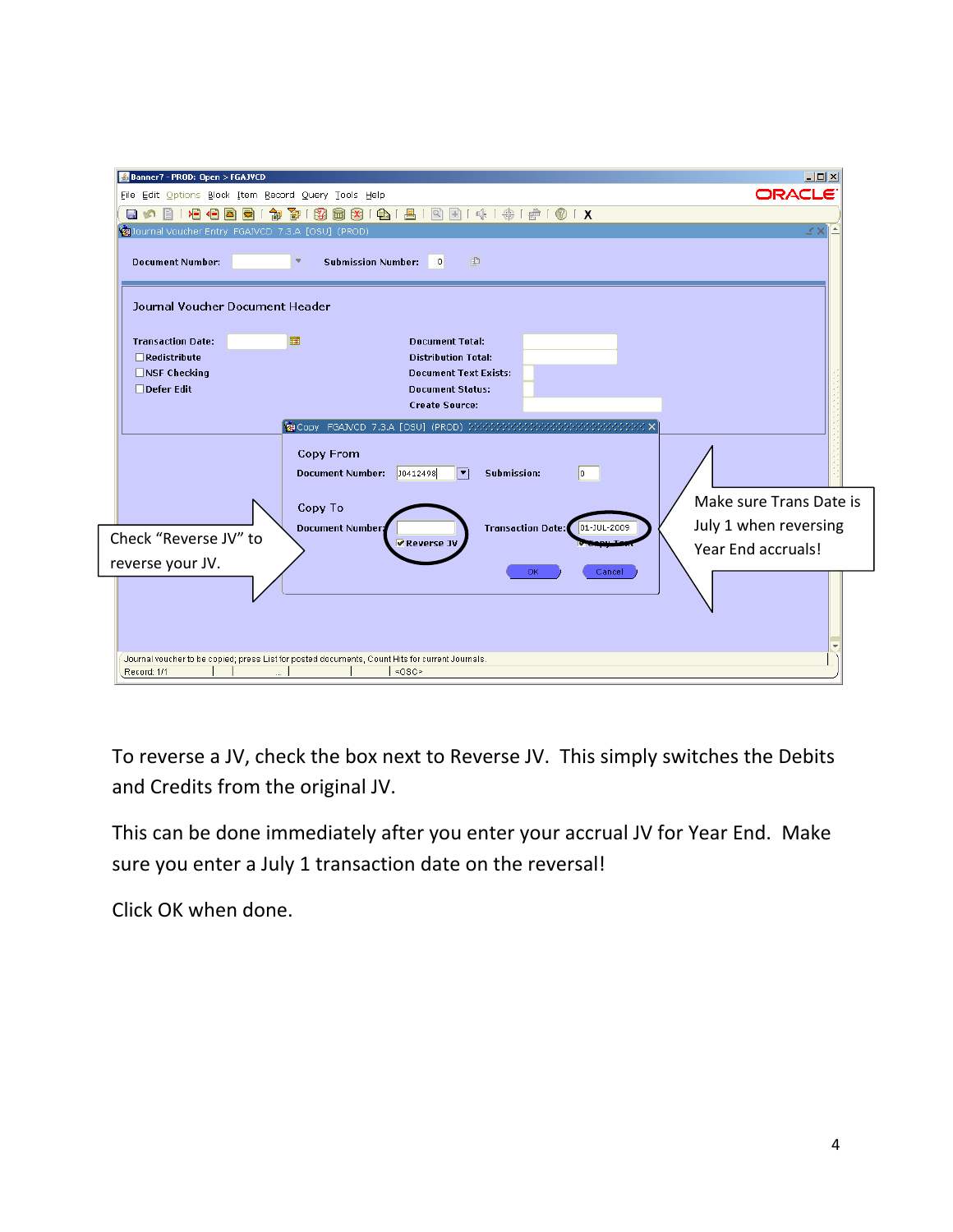| Print<br>Line<br>Text<br>FY 09 to record prepaid expense from<br>п<br>10<br>п<br>IC013911 \$1473.50<br>20<br>Remember to change<br>$\Box$<br>or add your JV Text.<br>п<br>$\Box$<br>$\Box$<br>Check your dates!<br>$\Box$<br>$\Box$<br>$\Box$<br>$\Box$<br>$\Box$<br>$\Box$<br>$\Box$<br>$\Box$<br>$\Box$<br>$\Box$ | Banner7 - PROD: Open > FGAJVCD - FOATEXT<br>File Edit Options Block Item Record Query Tools Help<br>日の日1日目目目1台50周围10日1日1日1日10日1キ1台101X<br>n<br>ஈ<br>Jv.<br>Code:<br>Type:<br>J0434259 | <b>Default Increment:</b> | $\Box$<br>ORACLE <sup>®</sup><br>10 |
|---------------------------------------------------------------------------------------------------------------------------------------------------------------------------------------------------------------------------------------------------------------------------------------------------------------------|---------------------------------------------------------------------------------------------------------------------------------------------------------------------------------------|---------------------------|-------------------------------------|
| Enter Text for the document.                                                                                                                                                                                                                                                                                        |                                                                                                                                                                                       | $\Box$                    |                                     |

Make changes to the JV text if needed.

The text must also include your Name, Dept, and Phone Number.